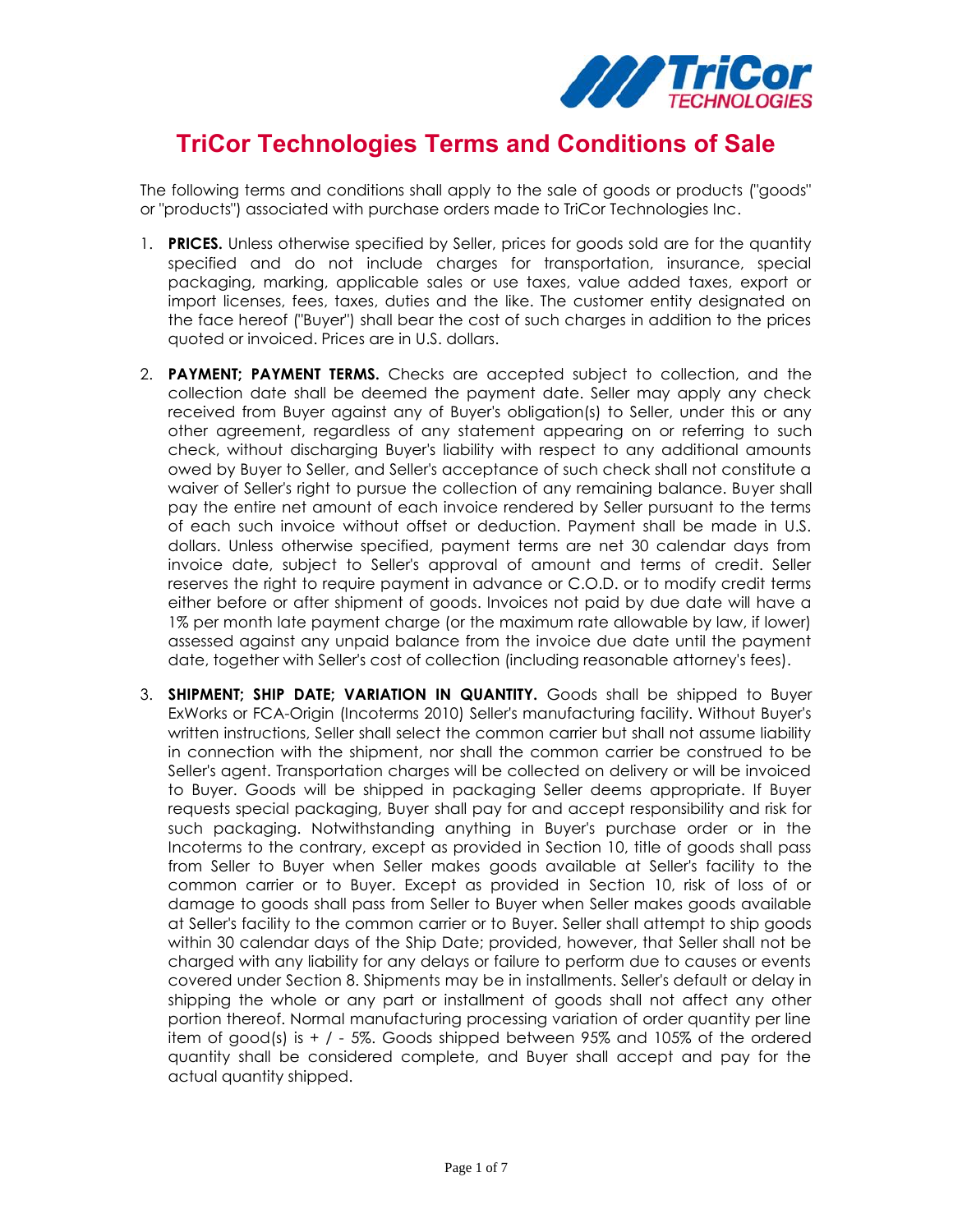

- 4. **CANCELLATION; RESCHEDULING.** Buyer may not cancel its purchase order or return the purchase; all purchase orders received by Seller are considered to be non cancellable, non-returnable (NCNR). Buyer may request that Seller reschedule the shipment or delivery of the whole or any part or installment of goods ordered. However, Seller will only push out a shipment one time as long as the current scheduled ship date is greater than 30 days from the date of the request and the requested reschedule date does not push out shipment more than 30 days beyond the current scheduled ship date. Additional push out reschedule requests will only be considered on a limited case by case basis. Seller will attempt to accommodate all pull in reschedule requests.
- 5. **SELLER'S LIMITED WARRANTY.** Seller designs, manufactures, tests, and qualifies its products in strict compliance to its published specifications and the specifications produced by industry standards bodies such as JEDEC, The CompactFlash Association, SD Association, etc. where applicable. Notwithstanding, the Seller relies on Buyer's qualification and signoff of its products to ensure all system interaction is without issue. Upon Buyer's agreement and signoff of its own qualification, any subsequent issues that arise while the Seller's product is still in full compliance to the specifications, Buyer agrees that all issues remain solely the responsibility of the Buyer. Buyer may request Seller's assistance in resolving its issues, but Buyer agrees that all costs will be borne by the Buyer.

(a) Warranty. Except as otherwise provided herein, Seller warrants that goods sold will be free from defects in material and workmanship for 1 year from the date Seller ships such goods to Buyer (the "Warranty Period"). This warranty covers defects arising under normal use and does not include malfunctions, failures or defects resulting from misuse, abuse, mishandling, accident, neglect, improper or inadequate maintenance, alteration, modification, improper installation or repairs by any party other than Seller. Notwithstanding anything else to the contrary, Seller gives no warranty whatsoever for components or goods, including without limitation memory semiconductors, consigned or sold to Seller by Buyer. The warranty provided is limited to Buyer and may not be assigned. EXCEPT AS SET FORTH HEREIN, SELLER PROVIDES GOODS WITHOUT WARRANTY OF ANY KIND, EXPRESS, IMPLIED, STATUTORY OR OTHERWISE AND EXPRESSLY EXCLUDES ANY SUCH WARRANTIES INCLUDING WITHOUT LIMITATION THE IMPLIED WARRANTIES OF MERCHANTABILITY OR FITNESS FOR A PARTICULAR PURPOSE OR ANY WARRANTIES ARISING FROM A COURSE OF DEALING, TRADE USAGE OR TRADE PRACTICE OR ANY WARRANTIES AGAINST ANY INFRINGEMENT OR MISAPPROPRIATION OF ANY INTELLECTUAL PROPERTY RIGHT. NO REPRESENTATION OR OTHER AFFIRMATION OF FACT, ORAL OR WRITTEN, INCLUDING WITHOUT LIMITATION STATEMENTS REGARDING CAPACITY, AVAILABILITY, SUITABILITY FOR USE OR PERFORMANCE OF GOODS, WHETHER MADE BY SELLER'S EMPLOYEES OR OTHERWISE, WHICH IS NOT CONTAINED IN THIS AGREEMENT, SHALL BE DEEMED TO BE A WARRANTY BY SELLER FOR ANY PURPOSE OR GIVE RISE TO ANY LIABILITY OF SELLER. BUYER'S REMEDIES SHALL BE LIMITED TO THOSE PROVIDED HEREIN TO THE EXCLUSION OF ALL OTHER REMEDIES INCLUDING WITHOUT LIMITATION INCIDENTAL, SPECIAL, INDIRECT, CONSEQUENTIAL, EXEMPLARY OR RELIANCE DAMAGES. (b) Warranty Returns. During the Warranty Period, Seller will, at its option and as Buyer's sole and exclusive remedy for any defect or breach of warranty, either credit Buyer for or repair or replace defective goods but only if they are returned to Seller as follows: (1) Before shipping defective goods back to Seller, Buyer shall ensure that said goods are defective and shall obtain a Return Material Authorization ("RMA") number from Seller; (2) Buyer shall include a written explanation for goods return and the appropriate RMA number. (3)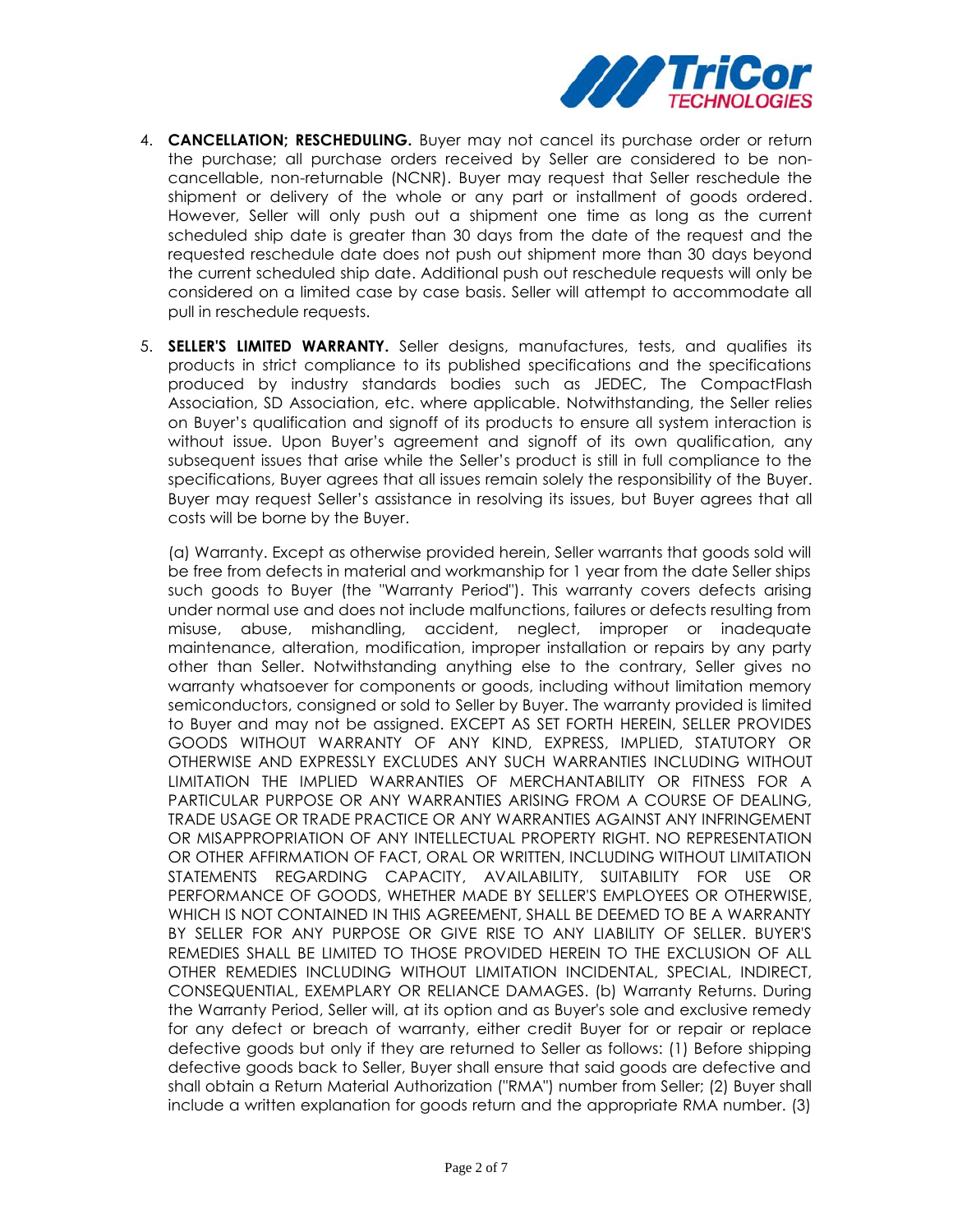

Buyer shall pay shipping costs for said goods returned and assume risk of loss of or damage to such goods during shipping. Seller shall pay shipping costs to return repaired or replaced goods to the location from where Buyer shipped defective goods to Seller, and Buyer shall assume risk of loss of or damage to goods once Seller delivers such goods to the common carrier. Goods that are not defective shall be returned to Buyer, and Buyer shall pay for shipping costs and assume risk of loss of or damage to such goods during shipping or otherwise. Title to goods returned pursuant to this Section 5 shall remain with Buyer; provided, however, that the title to the defective goods not returned to Buyer shall pass from Buyer to Seller as of the date Seller ships replacement goods to Buyer or Seller credits Buyer for defective goods. Repair or replacement shall not extend the Warranty Period for said goods.

6. **INDEMNITY AGAINST INFRINGEMENT.** (a) Seller's Indemnity Obligation. Except as otherwise provided herein, and subject to the limitation of liability set forth below, Seller shall indemnify, defend and hold harmless Buyer and its subsidiaries from and against (i) actions and litigation alleging that the use or sale of goods infringes upon or misappropriates any 3rd party's US patent ("IP Claims"); provided, however, that the foregoing indemnity and defense obligation is conditioned on the following: (i) Buyer's prompt written notice to Seller of any IP Claim for which indemnity is claimed, (ii) Seller's complete control of the defense and settlement, and (iii) Buyer's complete cooperation in such defense. Notwithstanding the foregoing, Seller shall have no defense or indemnity obligation for or with respect to IP Claims arising out of or in any way related to (i) designs, instructions, specifications or intellectual property not developed by Seller or not furnished by Seller, (ii) components of goods, including without limitation memory semiconductors, consigned or sold to Seller by Buyer or specified by Buyer, (iii) the combination of goods with any hardware, products, equipment, materials, text, graphics, software or the like supplied by a party other than Seller, (iv) modification of goods by a party other than Seller, (v) use of goods in a way not specified in writing by Seller, or (vi) components made by someone other than Seller. Seller shall have no obligation for any settlement entered into without Seller's prior written consent. (b) Buyer's Indemnity Obligation. Except as otherwise provided herein, Buyer shall indemnify, defend and hold harmless Seller and its subsidiaries from and against (i) any form of intellectual property claim arising out of or related to (1) designs, instructions, specifications or intellectual property developed by Buyer or furnished by Buyer, (2) components of goods, including without limitation memory semiconductors, consigned or sold to Seller by Buyer or specified by Buyer, (3) combination of goods with any hardware, text, graphics, software or other device supplied by a party other than Seller, (4) the modification of goods by a party other than Seller, and (ii) liens, liabilities, damages, costs, expenses (including reasonable attorney's fees) and the like arising out of or related to any form of intellectual property claim covered under this Section 6(b); provided, however, that the foregoing indemnity and defense obligation is conditioned on the following: (1) Seller's prompt written notice to Buyer of any such claim for which indemnity is claimed, (2) Buyer's complete control of the defense and settlement, and (3) Seller's complete cooperation in such defense. Buyer shall have no obligation for any settlement entered into without Buyer's prior written consent. (c) Injunctive Actions. If during the course of any IP Claim covered under Section 6(a) the use or sale of the allegedly infringing goods is finally enjoined, Seller shall, at its option and expense, use commercially reasonable efforts to do one of the following (in addition to its obligations under Section 6(a): (i) procure for Buyer the right to use or sell, as applicable, the allegedly infringing goods, (ii) replace or modify the allegedly infringing goods or the affected part thereof with equivalent non-infringing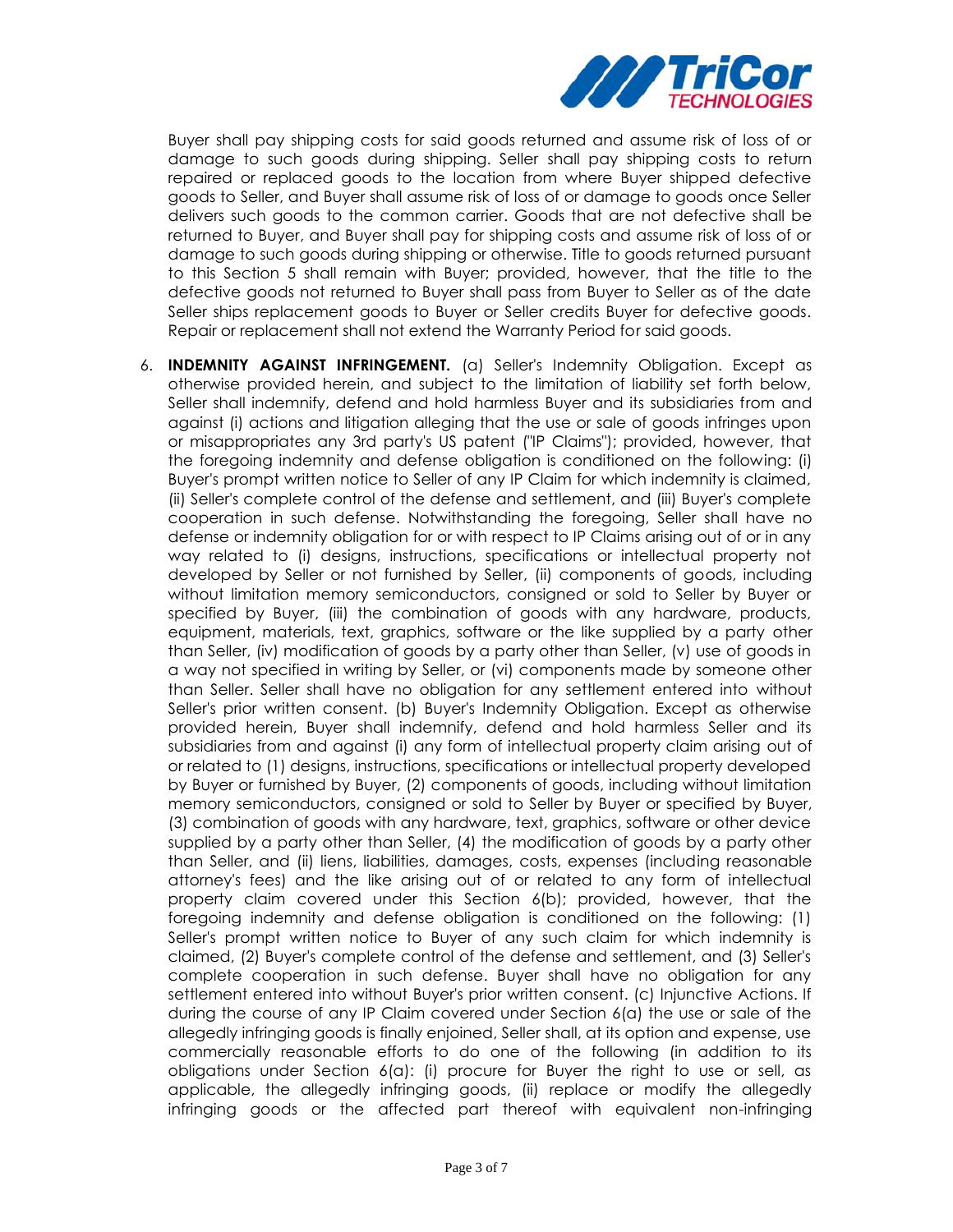

technology, or (iii) within 30 calendar days of Seller's receipt of said allegedly infringing goods, refund to Buyer an amount equal to the net price paid by Buyer for said allegedly infringing goods. (d) Limitation of Indemnity. THE INDEMNITY CONTAINED IN THIS SECTION 6 STATES THE ENTIRE LIABILITY OF EACH PARTY TO THE OTHER WITH RESPECT TO THE MISAPPROPRIATION OR INFRINGEMENT OF ANY GOODS, OR ANY PARTS THEREOF, OF ANY PATENTS, TRADEMARKS, TRADE SECRETS, COPYRIGHTS, MASK WORKS OR OTHER INTELLECTUAL PROPERTY RIGHTS OF ANY PERSON AND IS IN LIEU OF WARRANTIES OR REPRESENTATIONS, EXPRESS, IMPLIED, STATUTORY OR OTHERWISE, IN REGARD THERETO. EACH PARTY'S REMEDIES SHALL BE LIMITED TO THOSE PROVIDED HEREIN TO THE EXCLUSION OF OTHER REMEDIES INCLUDING WITHOUT LIMITATION INCIDENTAL, SPECIAL, INDIRECT, CONSEQUENTIAL, EXEMPLARY OR RELIANCE DAMAGES. IN NO EVENT SHALL SELLER'S TOTAL LIABILITY TO BUYER EXCEED THE PURCHASE PRICE OF THE ALLEGEDLY INFRINGING GOODS.

- 7. **PROPERTY AND OWNERSHIP RIGHTS.** Seller's design, development or manufacture of a good for Buyer shall not be deemed to produce a work made for hire and shall not give to Buyer any patent, copyright or any other intellectual property right interest in the good or any portion thereof. Such rights shall remain Seller's property. Tooling, fixtures, test equipment, models, patterns, molds, processing, software and technology and other proprietary information of Seller whether or not made for, obtained or developed by Seller for the performance of this agreement, shall remain Seller's sole property. Buyer's payment of any costs or expenses relating to any of the foregoing (including without limitation non-recurring expenses) shall not be deemed to grant Buyer any ownership interest therein. Seller offers goods for sale and sells goods subject in every case to the condition that such sale does not convey any license, expressly or by implication, estoppel or otherwise, under any patent, copyright, mask work or the like with respect to which Seller can grant licenses covering complete equipment, or any compilation, assembly, combination, method or process in which any such goods are used as components. Seller reserves its rights under such patents, copyrights, mask works or the like.
- 8. **EXCUSABLE DELAYS.** Seller shall not be liable for delay or failure to perform if such delay or failure is due to causes or events beyond Seller's control, even if foreseeable by either party, including without limitation suppliers' delay, force majeure, act of God, labor disturbance or strike, war, fire, explosion, earthquake, accident, adverse weather, inability to secure transportation, governmental act or regulation, Seller's inability to obtain materials, shortage of materials or any other causes or events beyond Seller's control. Consequently, the Ship Date shall be extended for a period equal to the delay. Without liability to Buyer, Seller reserves the right to (i) allocate among customers or potential customers, or (ii) defer or delay the shipment of, goods that are in short supply.
- 9. **USE OF GOODS.** Seller's goods are not designed for, and Seller has no desire to enter the life support market or to supply its goods for use in life support systems, critical care applications, human implantations, nuclear facilities or systems or any other applications in which product failure could lead to loss of life or catastrophic property damage, or to expose itself to the risk of loss, expense, cost, liability, litigation and/or potential adverse verdict or judgment in relation to any such use of its goods. Accordingly, Seller disclaims liability, and Buyer and Buyer's customers' use or sell such goods for use in such applications at their own risk, and Buyer shall indemnify, defend and hold harmless Seller and its subsidiaries from and against (i) claims, demands, actions, litigation, proceedings and the like arising out of or related to such use or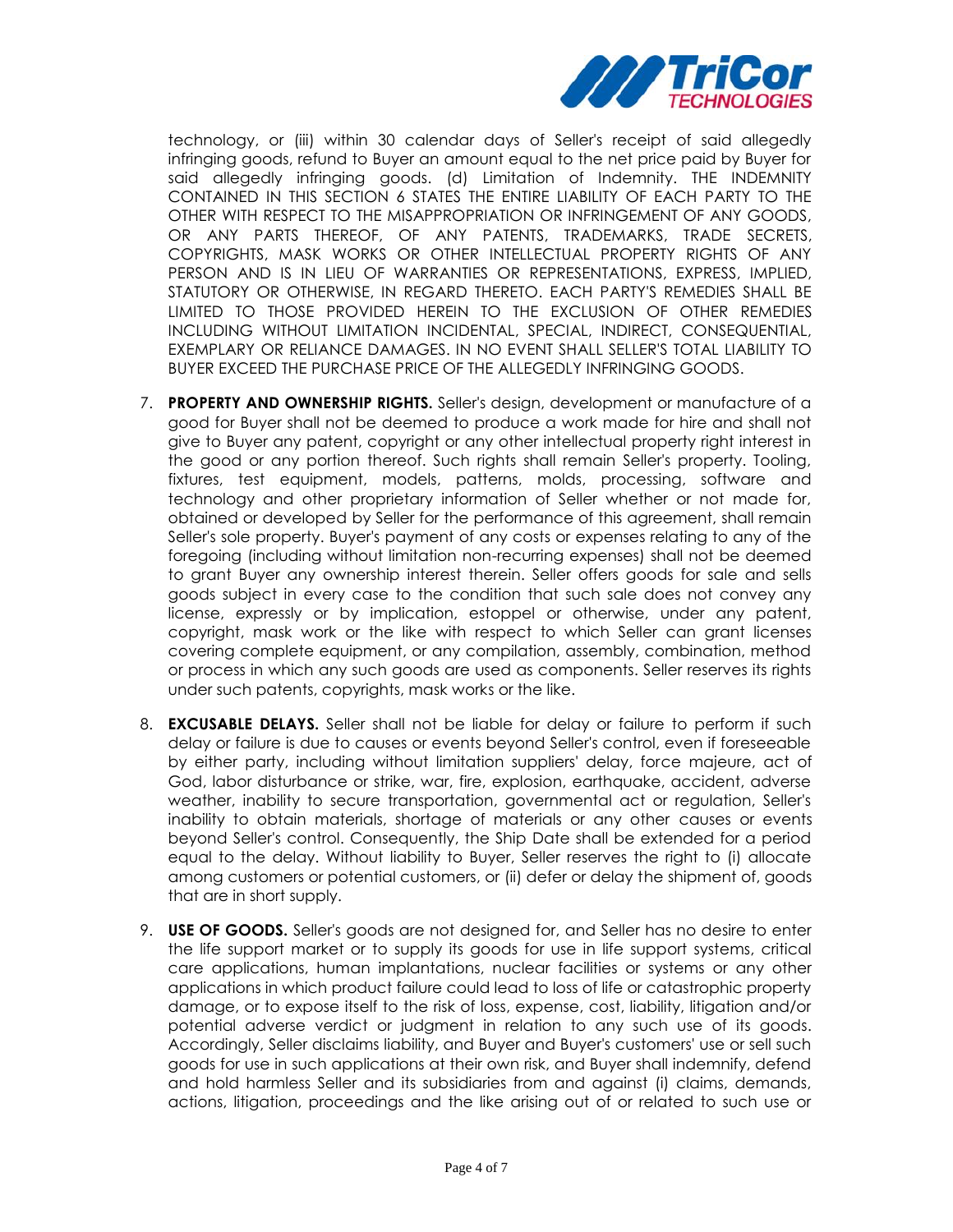

sale ("Use Claims"), and (ii) liens, liabilities, damages, costs, expenses (including reasonable attorney's fees) and the like arising out of or related to any Use Claim.

- 10. **CONSIGNED MATERIAL.** (a) Consigned Components. In consideration of Seller's agreement to accept Buyer's consignment of components, if any, for use in the manufacture of goods, Buyer agrees that, notwithstanding anything else contained in this agreement or otherwise (including, without limitation Section 3 and the DDP terms set forth in this Section 10), Buyer bears the risk of loss of or damage to consigned components and shall release Seller from liability for loss to consigned components, including without limitation loss resulting from Seller's negligence or yield loss, and further shall waive rights of subrogation against Seller in the event of such loss. At all times, Buyer shall hold title to consigned components. Seller does not guarantee the yields that can be achieved on any of said consigned components. Buyer shall ship consigned components to Seller DDP (Incoterms 2010) Seller's manufacturing facility. (b) Defective, Faulty or Damaged Consigned Components. Seller shall return consigned components damaged at delivery, damaged through yield loss, defective or faulty, to Buyer ExWorks (Incoterms 2010) Seller's manufacturing facility. The quantity of goods ordered shall be automatically reduced as necessary due to the return of said consigned components.
- 11. **BUY-SELL MATERIAL.** (a) Buy-Sell Components. If Buyer sells to Seller any components necessary to manufacture the goods, including without limitation memory semiconductors, then the terms and conditions of this Section 11 shall apply to said sale, in addition to any other terms and conditions included in any applicable agreement, including without limitation Seller's purchase order, covering said sale; provided, however, that the terms and conditions of this Section 11 shall supersede and control in the event of any inconsistencies between this Section 11 and such purchase order or other agreement. Components sold by Buyer to Seller shall be shipped to Seller DDP (Incoterms 2010) Seller's manufacturing facility. Title to the components shall pass from Buyer to Seller upon delivery of such components to Seller at Seller's manufacturing facility dock. Until components are delivered to Seller, Buyer shall bear risk of loss of or damage to such components. Seller shall pay Buyer for the components within 15 calendar days of Seller's receipt of payment from Buyer for goods containing such components. (b) Repurchase of Buy-Sell Components. Notwithstanding anything else to the contrary, if any components sold by Buyer to Seller remain in Seller's inventory for a period longer than 90 calendar days without being used by Seller in goods ordered by Buyer, then Seller shall have the right to require Buyer to repurchase said components. Buyer shall repurchase said components at the price paid by Seller plus 1% per month (beginning with the month in which said components were received by Seller and ending with the month in which said components are repurchased and paid for by Buyer) for inventory, restocking and handling. Buyer shall repurchase and pay for said components within 30 calendar days of Seller's request. Return shipment of said components to Buyer shall be ExWorks (Incoterms 2010) Seller's manufacturing facility. Title to and risk of loss of or damage to components shall pass from Seller to Buyer when Seller makes such components available to the common carrier or to Buyer. (c) Buyer's Warranty on Buy-Sell Components. Buyer warrants that components sold by Buyer to Seller will be free from defects in material and workmanship for 1 year from when Buyer ships component to Seller. Buyer shall promptly credit Seller for defective components returned to Buyer ExWorks (Incoterms 2010) Seller's manufacturing facility. Title to and risk of loss of or damage to components shall pass from Seller to Buyer when Seller makes such components available to the common carrier or to Buyer.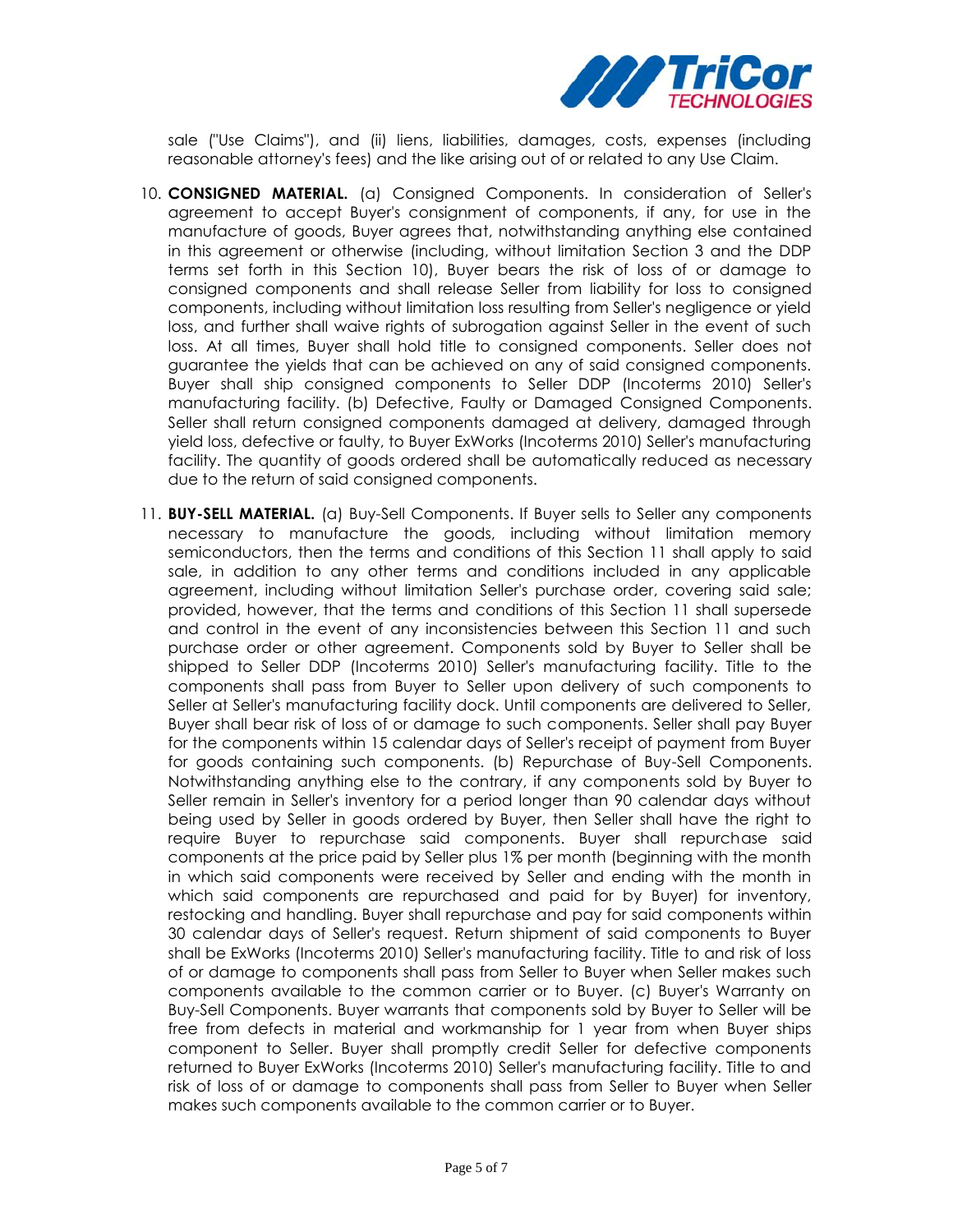

- 12. **LIMITATION OF LIABILITY.** IN NO EVENT SHALL SELLER BE LIABLE FOR COSTS OF PROCUREMENT OF SUBSTITUTE GOODS OR SERVICES BY BUYER. EXCEPT AS OTHERWISE PROVIDED BY APPLICABLE LAW, NEITHER PARTY SHALL BE LIABLE TO THE OTHER FOR INCIDENTAL, INDIRECT, SPECIAL, CONSEQUENTIAL, EXEMPLARY OR RELIANCE DAMAGES (INCLUDING WITHOUT LIMITATION LOSS OF PROFIT, LOSS OF USE, PROMOTIONAL OR MANUFACTURING EXPENSES, OVERHEAD, INJURY TO REPUTATION OR LOSS OF CUSTOMERS) HOWEVER CAUSED AND ON ANY THEORY OF LIABILITY AND WHETHER OR NOT SUCH PARTY WAS NOTIFIED OR AWARE OF THE POTENTIAL OF SUCH DAMAGES. WITHOUT LIMITATION OF THE FOREGOING, THIS EXCLUSION INCLUDES LIABILITY THAT MAY ARISE OUT OF 3rd PARTY CLAIMS AGAINST BUYER. NOTWITHSTANDING ANYTHING HEREIN TO THE CONTRARY, SELLER'S MAXIMUM LIABILITY UNDER THIS AGREEMENT OR OTHERWISE, FROM ANY CAUSE WHATSOEVER, WHETHER RESULTING FROM BREACH OF CONTRACT OR NEGLIGENCE OR OTHERWISE, SHALL NOT EXCEED THE PRICE PAID FOR THE SPECIFIC GOODS AS TO WHICH THE CLAIM IS MADE. THE LIMITATIONS CONTAINED IN THIS SECTION SHALL APPLY NOTWITHSTANDING ANY FAILURE OF ESSENTIAL PURPOSE OF ANY LIMITED REMEDY PROVIDED UNDER ANY TERM OF THIS AGREEMENT.
- 13. **BUYER'S DUTY TO GIVE TIMELY NOTICE OF SELLER'S BREACH.** Buyer shall notify Seller in writing within 30 calendar days of Buyer's discovery of any defective performance, failed performance or other breach of this agreement by Seller. Buyer's failure to provide such notice to Seller within this specified period constitutes a waiver of the defective or failed performance or other applicable breach by Seller.
- 14. **SUBSTITUTIONS AND MODIFICATIONS.** Seller reserves the right to make substitutions and modifications in the specifications of goods sold by it if such substitutions or modifications do not cause a material adverse effect on overall performance.
- 15. **GENERAL PROVISIONS.** (a) Integration. This agreement constitutes the entire understanding between Buyer and Seller with respect to the subject matter hereof and supersedes prior agreements, discussions and understandings between Buyer and Seller; however, if there is a pre-existing written contract covering the sale of goods from Seller to Buyer, this order shall be subject to such pre-existing contract and, unless otherwise provided in such pre-existing contract, the terms and conditions of this agreement. If terms and conditions contained in the "Terms and Conditions" section of this agreement conflict with the terms and conditions contained on the face of this agreement, the latter shall apply. This agreement may not be modified, supplemented, qualified or interpreted by any trade usage or prior course of dealing not set forth herein. Buyer acknowledges that it has not entered into this agreement in reliance upon any warranty or representation by any person or entity, except for such warranties or representations set forth herein. (b) Choice of Law. The U.N. Convention on Contracts for the International Sale of Goods shall not apply to this Agreement; rather this agreement shall be construed, enforced and governed in accordance with California state laws without giving effect to choice of law provisions thereof. (c) Jurisdiction; Venue. The jurisdiction and venue of any action shall be the Superior Court of California for the County of Alameda or the U.S. District Court for the Northern District of California, and each party submits itself to the jurisdiction and venue of such courts. (d) Severability. If any term or provision of this agreement is held to be illegal, invalid, unenforceable or in conflict with any law of any governmental entity with jurisdiction over this agreement, this agreement shall continue in force without such provision or as changed and interpreted to give best effect to the parties' intentions. (e) Import; Export. Laws, regulations, orders or other